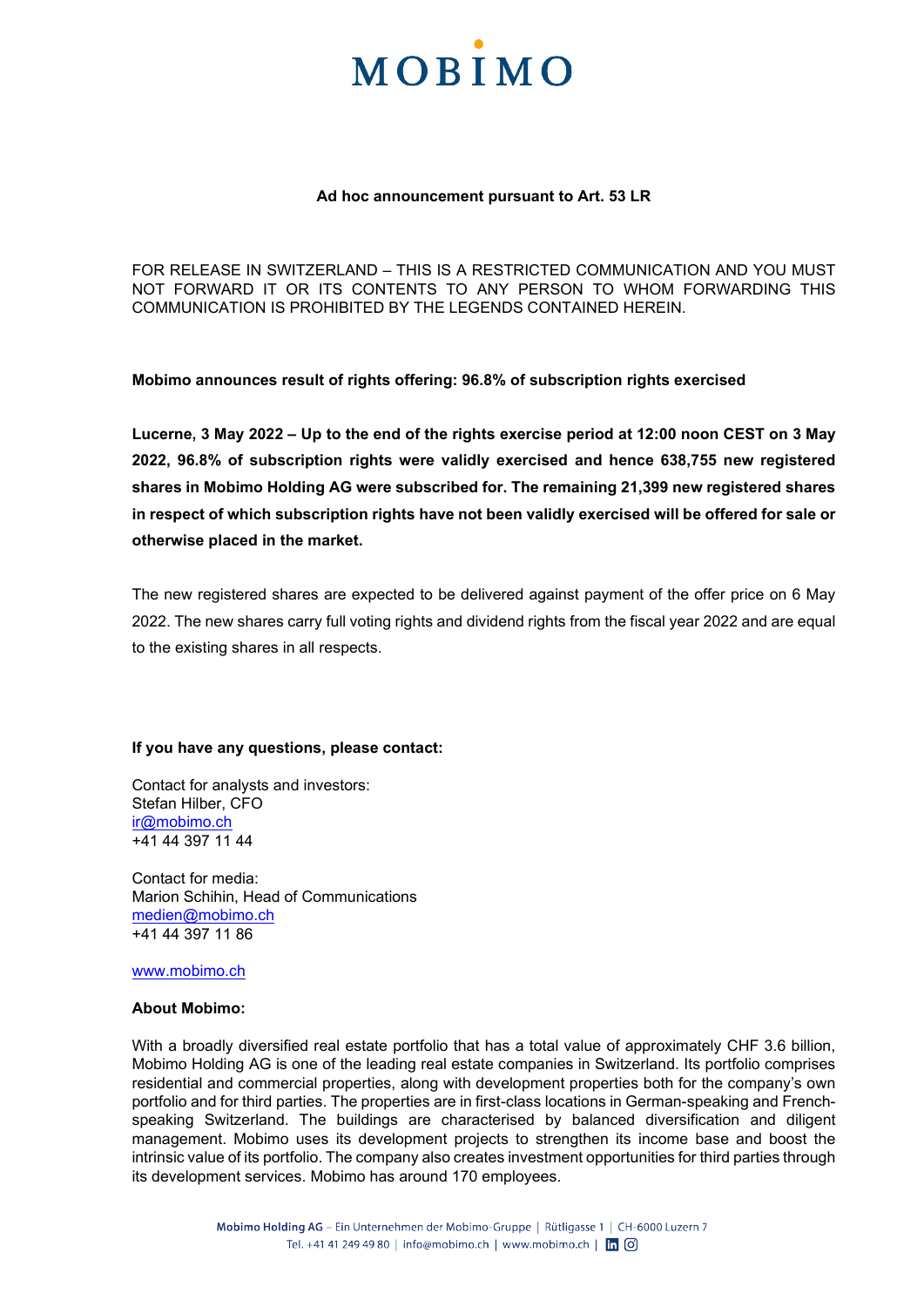## **MOBIMO**

#### **Disclaimer:**

**Not for release, publication or distribution, in whole or in part, directly or indirectly, in the United States of America, Canada, Japan or Australia or any other jurisdiction in which the release, publication or distribution would be unlawful**.

This document is not an offer to sell or a solicitation of offers to purchase or subscribe for shares. This document is not a prospectus within the meaning of the Swiss Financial Services Act and not a prospectus under any other applicable laws. Copies of this document may not be sent to, distributed in or sent from jurisdictions in which this is barred or prohibited by law. The information contained herein shall not constitute an offer to sell or the solicitation of an offer to buy, in any jurisdiction in which such offer or solicitation would be unlawful prior to registration, exemption from registration or qualification under the securities laws of any jurisdiction.

A decision to invest in securities of Mobimo Holding AG should be based exclusively on the prospectus published by Mobimo Holding AG for such purpose. Copies of such prospectus (and any supplement thereto) are available free of charge from UBS AG (Swiss Prospectus Switzerland) located Europastrasse 1, CH-8152 Opfikon and Zürcher Kantonalbank, IHKT, P.O. Box, 8010 Zurich, Switzerland, (e-mail: [prospectus@zkb.ch;](mailto:prospectus@zkb.ch) phone +41 44 292 20 66). In addition, copies of such prospectus (and any supplement thereto) are available free of charge in Switzerland from Mobimo Management AG, Seestrasse 59, 8700 Küsnacht, e-mail: *ir@mobimo.ch.* 

This document is not for publication or distribution in the United States of America (including its territories and possessions, any State of the United States and the District of Columbia), Canada, Japan or Australia or any other jurisdiction into which the same would be unlawful. This document does not constitute an offer or invitation to subscribe for or purchase any securities in such countries or in any other jurisdiction into which the same would be unlawful. In particular, the document and the information contained herein should not be distributed or otherwise transmitted into the United States of America or to publications with a general circulation in the United States of America. The securities referred to herein have not been and will not be registered under the U.S. Securities Act of 1933, as amended (the "Securities Act"), or the laws of any state and may not be offered or sold in the United States of America absent registration under or an exemption from registration under the Securities Act. There will be no public offering of the securities in the United States of America.

The information contained herein does not constitute an offer of securities to the public in the United Kingdom. No prospectus offering securities to the public will be published in the United Kingdom. In the United Kingdom this document is only directed at persons who (i) are qualified investors and who are also (ii) investment professionals falling within article 19(5) of the Financial Services and Markets Act 2000 (Financial Promotion) Order 2005 (the "FSMA Order"); (iii) persons falling within Articles 49(2)(a) to (d), "high net worth companies, unincorporated associations, etc." of the FSMA Order and (iv) persons to whom an invitation or inducement to engage in investment activity within the meaning of Section 21 of the Financial Services and Markets Act 2000 may otherwise be lawfully communicated or caused to be communicated (all such persons together being referred to as "relevant persons"). The securities are only available to, and any invitation, offer or agreement to subscribe, purchase or otherwise acquire such securities will be engaged in only with, relevant persons. Any person who is not a relevant person should not act or rely on this document or any of its contents.

In any member state of the European Economic Area (each a "Relevant State") this document is only addressed to qualified investors in that Relevant State within the meaning of the Prospectus Regulation. This publication may contain specific forward-looking statements, e.g. statements including terms like "believe", "assume", "expect", "forecast", "project", "may", "could", "might", "will" or similar expressions. Such forward-looking statements are subject to known and unknown risks, uncertainties and other factors which may result in a substantial divergence between the actual results, financial situation, development or performance of Mobimo and those explicitly or implicitly presumed in these statements. Against the background of these uncertainties, readers should not rely on forward-looking statements. Mobimo assumes no responsibility to up-date forward-looking statements or to adapt them to future events or developments.